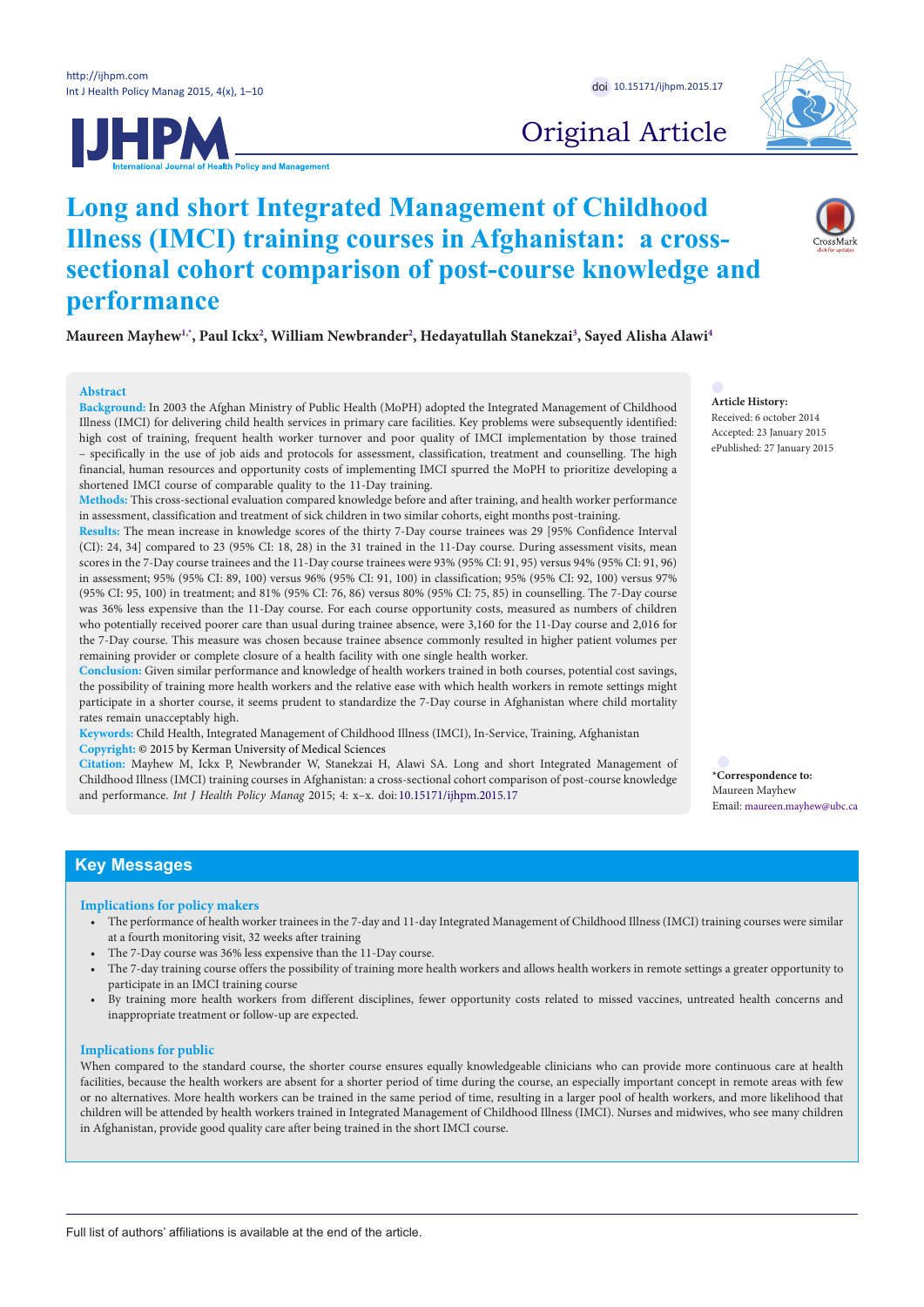# **Introduction**

In 2002, the Ministry of Public Health (MoPH) of the new government of the Islamic Republic of Afghanistan faced major child health challenges that resulted in high mortality in children less than five years of age. One in four children in this age group died from preventable or curable diseases, such as pneumonia, diarrhoea, measles, malaria and malnutrition [\(1](#page-9-4)[,2](#page-9-5)). The MoPH decided to adopt, as an integral part of the Basic Package of Health Services (BPHS), the Integrated Management of Childhood Illness (IMCI), a strategy developed in 1992 by the United Nations Children's Fund (UNICEF) and the World Health Organization (WHO) to reduce mortality and morbidity in children under five years of age ([3,](#page-9-6)[4\)](#page-9-7). IMCI encourages the use of proven interventions for curative and preventative care to deal with the major illnesses that, in Afghanistan, commonly affect children less than five years old. These interventions include immunization, oral rehydration therapy, antibiotics, and appropriate infant nutrition.

IMCI has been widely adopted by many developing countries and has been shown to be of more benefit in low-income countries [\(5](#page-9-8)-[7\)](#page-9-9). Several challenges have impeded the scale up of IMCI including insufficient numbers of trained health workers, high cost of training and the sad reality that during the absence of health workers for training, most sick children received no treatment [\(5,](#page-9-8)8). Studies have highlighted several influential factors on health worker performance of IMCI in addition to course characteristics. These include health system factors (e.g. the presence of essential medicines and equipment, adequate supervision after training), health worker factors (e.g. gender and job satisfaction), and community or household factors that impact quality care provided to the child in the household ([9–](#page-9-10)[12](#page-9-11)). In 2007, WHO recommended that alternative courses to the standard training should be investigated, but the absence of standard guidance tools on how best to shorten the 11-Day course have resulted in several countries designing wide-ranging courses of five to ten days in duration, some of which contain no practical exercises in the classroom part of the course and little practice time in health facilities [\(6](#page-9-12)[,13](#page-9-13)-[15](#page-9-14)).

Thus far, a key challenge to developing shorter IMCI courses has been the apprehension of reduced quality of care provided by those trained for a shorter period [\(15\)](#page-9-14). In response to this concern, Rowe *et al*. conducted a systematic review to identify IMCI effectiveness in the standard 11-Day IMCI training compared to shorter courses. They concluded: "*Based on limited evidence, standard training (11-Days) for health workers on IMCI guidelines for managing ill children seemed more effective than short training (5 to 10-Days), although the differences might be small"*. That said, the authors noted that "*there were too few direct comparisons of standard and short training with first-tier study designs to conclude firmly whether shortening IMCI training reduces its effectiveness (and if so, to what degree effectiveness is reduced)*". They and others pointed out that reduced training costs, savings ranging from 13% to 46%, were associated with all of the shortened IMCI courses [\(13](#page-9-13)[,16\)](#page-9-15).

In 2008 the Afghan MoPH's IMCI working group, with support from Basic Support for Institutionalizing Child Survival (BASICS), UNICEF and WHO, reviewed the IMCI

program and found that in spite of having trained 2,134 health workers in IMCI, sick children were not properly assessed and treated by trainees, and that their parents were poorly advised [\(17](#page-9-16)). The primary problems identified by the working group were similar to issues identified in other countries: insufficient numbers of health workers were trained in IMCI and there was high attrition amongst those trained (8,[18\)](#page-9-17). Previous assessments of the quality of care provided in the Afghan primary health system have highlighted several additional influences on quality of IMCI implementation: availability of doctors, having ever received standard IMCI training, short appointment times for patients due to large patient volumes, and factors such as provider job satisfaction, availability of clinical guidelines, frequency of supervision and the presence of community councils [\(9](#page-9-10)[,10](#page-9-18)[,19,](#page-9-19)[20\)](#page-9-20). In Afghanistan 71% of IMCI trainees were physicians when the more common types of health workers who provided services to sick children were midwives, nurses and community health workers [\(17](#page-9-16)). Fifty percent of primary care facilities had no IMCI trained health worker. Minimal supervision was provided to health workers after training and consequently, the quality of the assessment and treatment of sick children was poor. Other concerns included the high cost of the 11-Day IMCI training and the length of time trainees remained away from health facilities during which time care provided to children was of a lesser quality than usual. After careful consideration of the preceding issues, the MoPH prioritized developing a shortened and updated IMCI course, and requested an evaluation of the shortened course prior to scale-up.

The 11-Day course for Afghanistan had been developed in 2003 and consisted of seven modules and several job aids including a Chart Booklet that contained Afghan-specific counselling information, examples and exercises. A review of the shortened courses previously developed in Pakistan, Benin, Uganda, India, Nigeria, Kosovo, and Zambia revealed that in most of these, shortening the courses resulted in reducing time spent on practical application of the basic knowledge acquired from the course, specifically time spent doing exercises and practice sessions in clinics and hospitals. In Afghanistan, the standard 11-Day course was shortened by condensing the general science information while maintaining practice in applying knowledge through exercises and on-site clinic or hospital sessions, and by replacing the inclass readings by brief discussions of the highlights of each topic with assigned readings at home. The shortened course was streamlined into five modules by combining module 1 (Introduction) and module 2 (Assess and Classify Sick Child), and combining module 3 (Identify Treatment) and module 4 (Treat the Child). The ensuing modules focused on how to classify and prioritize illnesses, how to treat classifications, how to counsel, important assessment and treatment in younger children, and when to follow-up. To promote active adult-focused, participatory learning, nearly all of the exercises and clinical training were retained in the shortened curriculum. Strong emphasis on using the IMCI Chart Booklet (a job aid for the health worker) throughout the entire course was intended to promote regular, routine use of the tool by the health workers when seeing sick children. Using information from WHO's 2008 version of IMCI, the Chart Booklet and recording forms were revised and updated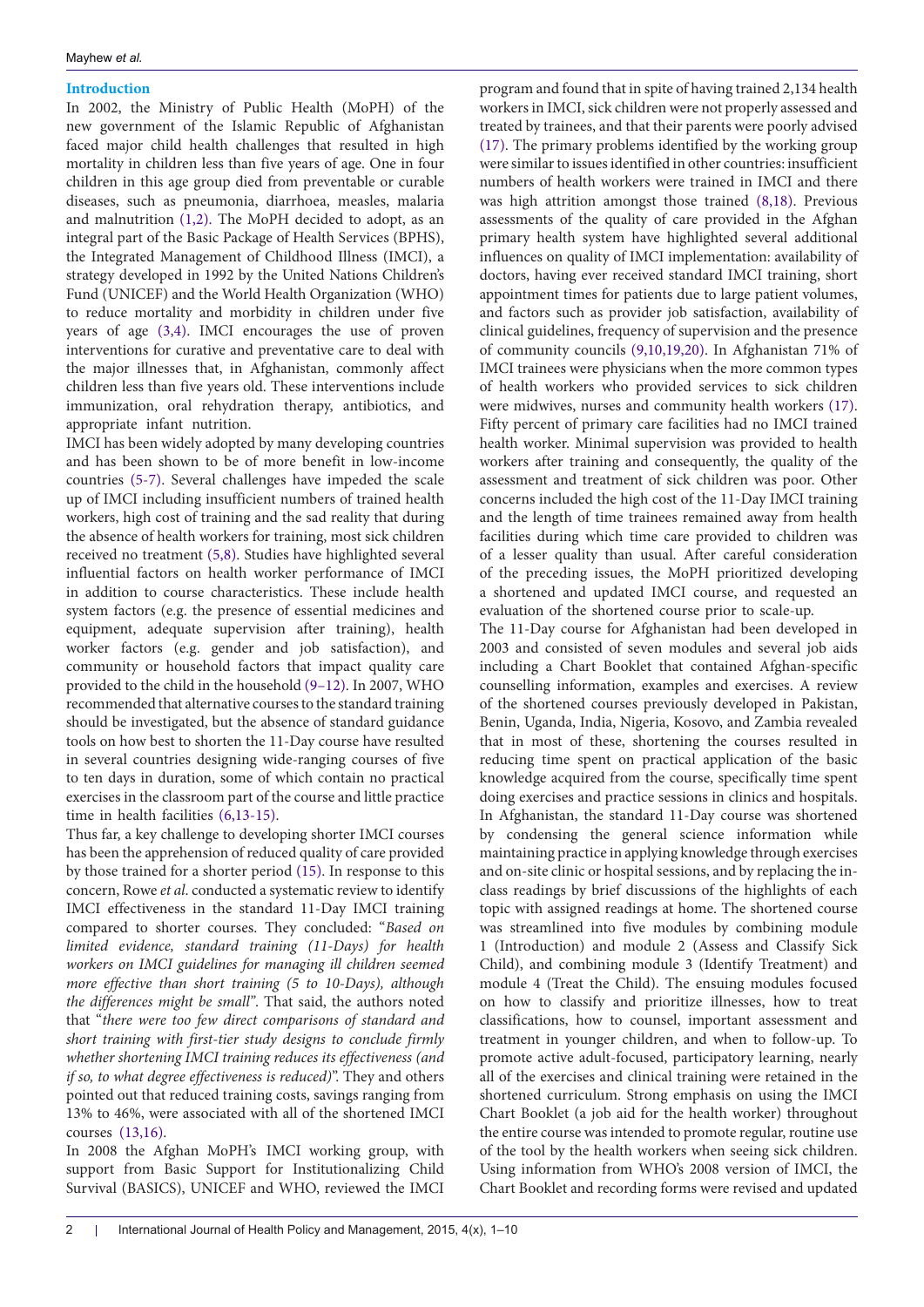to include new treatments as well as the new classifications of otitis media, sore throat and jaundice in the young child. Some diagrams were simplified and culturally appropriate images and nutritional information were provided.

The 7-Day curriculum was pilot tested on a group of five Non-Government Organization (NGO)-employed physicians and three MoPH child health staff, all of whom had previously received the standard 11-Day IMCI training. Before launching the 7-Day curriculum, feedback from these participants was used to modify the curriculum, the recording forms and the Chart Booklet. All training was conducted at the Afghan MoPH IMCI department by MoPH IMCI staff and BASICS technical officers in Kabul. From January to April 2010 two 11-Day courses and three 7-Day courses were conducted. Because the short course was updated to include additional clinical information not contained in the 11-Day Afghan course, the evaluation was directed only at topics common to both.

The purpose of this evaluation was to answer questions regarding quality of the 7-Day training in physicians and non-physicians by undertaking a comparison of the level of knowledge and performance in assessment and treatment of sick children by health workers who were trained in the 7-Day course compared to those trained in the standard 11-Day course. This manuscript illustrates a process of adapting a global standard approach to local needs, and using implementation research to address concerns not answered by available evidence.

# **Methods**

This cross-sectional program evaluation compared knowledge gained and converted into practice in two similar cohorts of practicing healthcare workers each trained in one of two inservice training courses – the standard 11-Day IMCI course or a 7-Day IMCI course that was developed from WHO's standard 11-Day course. The two purposively selected groups of health workers from eight districts of Takhar province were matched as much as possible for gender, health worker type (doctor, nurse or midwife), proximity to a regional centre, type of health facility where the health worker was stationed and previous IMCI course participation. Health workers from primary healthcare facilities—Basic Health Centres (BHC) and Comprehensive Health Centres (CHC)—were selected by NGO administrators. Preference was given to those who had not previously taken an IMCI course but, according to NGO supervisors, five health workers who had previously taken the course were in need of additional training. Due to ethical considerations regarding quality of care, rather than exclude this group, they were admitted into the course where it was identified that their pre-test knowledge was no better than those who had not previously taken the course and their knowledge gains were similar to other trainees. Knowledge pre- and post-training were compared between the two cohorts and a direct comparison of IMCI practice outcomes, characterized by adherence to IMCI protocols, was conducted through directly observing trainees at health centres 30 to 32 weeks post-training during a fourth observation visit. Due to resource constraints the sample size was based on detecting a 10% difference in knowledge scores between two matched samples.

Thirty-one participants of the 7-Day course were selected from four districts of Takhar Province (Chal, Chah Ab, Khwaja Bahaudin and Farkhar) and completed the training. One physician in the 7-Day course did not do the pre-test so he was excluded from the post-test knowledge score calculation but he was observed during the assessment visits. Thirtyone participants for the 11-Day course were selected from three districts of Takhar (Rustaq, Khwaja Ghar and Warsaj). Midwives, nurses and physicians were trained together. Because of funding, distance, time and logistical constraints, the five physicians chosen by the NGO administrators who had previously taken the course were distributed between the two groups rather than omitting them from the analysis. In Table 1 attrition due to staff turnover in both groups is portrayed.

An estimate of costs of both training courses was determined by listing fixed and variable cost inputs. Any cost that was classified as fixed was not included in the analysis since it was assumed the same for both courses.

The MoPH's intent in leading this program was to improve the quality of existing, routine health service delivery to children by adapting, updating and shortening an existing IMCI curriculum to which the Afghan government had experienced major implementation challenges. With the goal of improving care and expanding IMCI training, MoPH requested this program evaluation to identify any change in health worker knowledge and the resultant provision of care. Standard MoPH procedures for consent and anonymity were followed in this evaluation. The consent of health workers was implied when they accepted the offer of registering for an IMCI course following which supervisory visits, that were focused on reinforcing clinical knowledge and skills acquired from the course, were routinely provided by MoPH staff or delegates and from which data were collected. Patients sought and received care in the usual fashion from healthcare providers. No one was refused care. No patient or health worker identifiers were collected and only aggregate data on classification and treatment was used for analysis of health worker performance.

# *Data collection*

# *Pre-test and post-test knowledge*

Questions for pre- and post-tests pertained only to knowledge regarding children aged 2-59 months and to those classifications and treatments that were common to both courses ([Additional file 1](#page-9-21)). The post-test was identical to the pre-test administered at the end of each course prior to discussing answers to any of the questions. Individual trainees recorded answers directly onto paper tests which were input into a database by the trainers.

# *Direct observation*

The Sick Child Assessment and Treatment Observation Checklist for Validators was a modified and updated version of the standard IMCI observation checklist ([Additional](#page-9-21)  [file 2](#page-9-21)). Assessors were physicians previously trained in the health worker IMCI clinical course and the IMCI Training of Trainers course, and had experience in routinely using IMCI algorithms for clinical practice as well as performing followup, on-site visits to IMCI trainees. They did not function as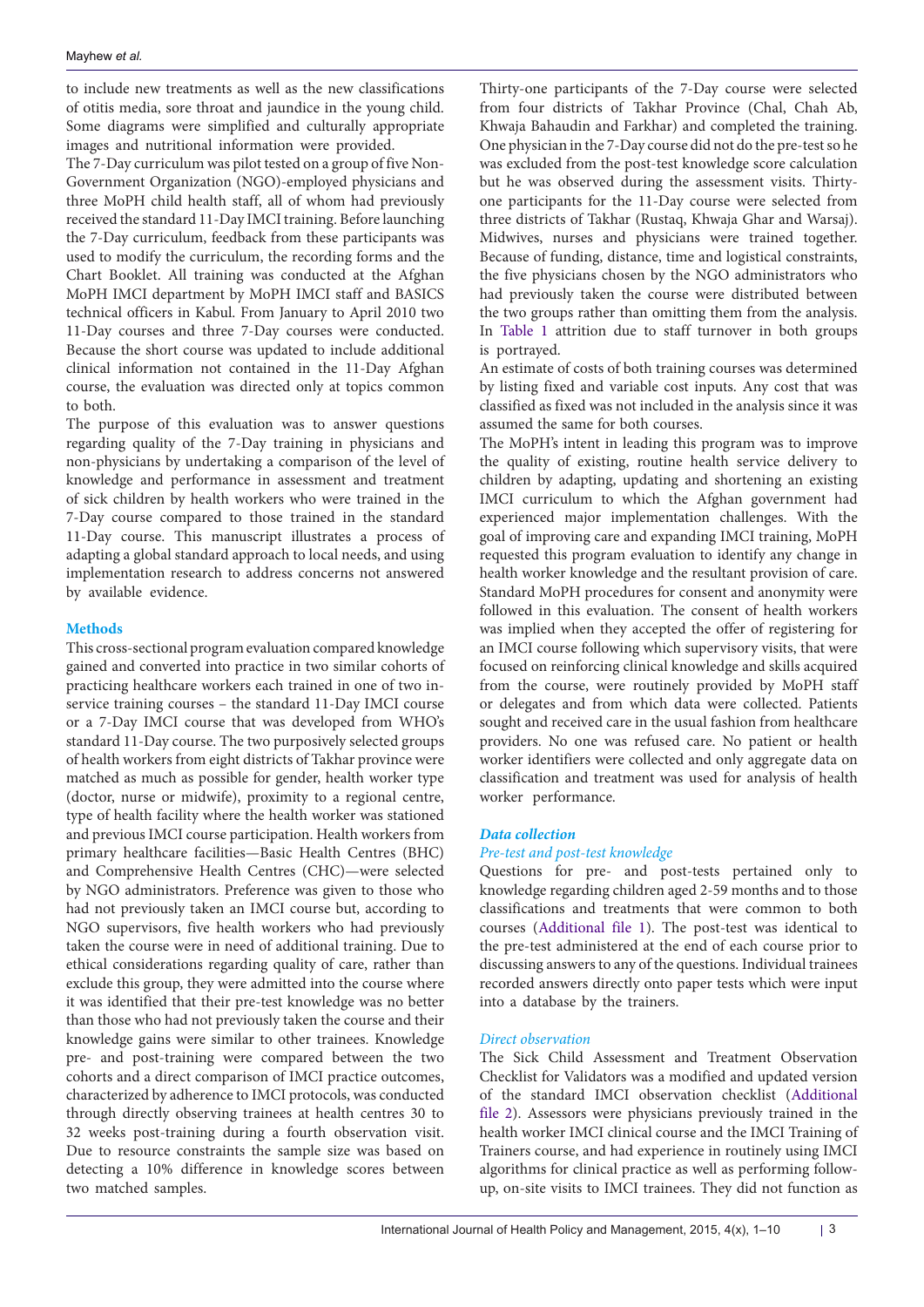#### Mayhew *et al.*

|  | Table 1. Health workers' characteristics by course and fourth monitoring visit |  |  |  |  |  |  |
|--|--------------------------------------------------------------------------------|--|--|--|--|--|--|
|--|--------------------------------------------------------------------------------|--|--|--|--|--|--|

|                                            | <b>Trained at baseline</b> |                         | 4 <sup>th</sup> monitoring visit |                   |  |  |
|--------------------------------------------|----------------------------|-------------------------|----------------------------------|-------------------|--|--|
| <b>IMCI course length</b>                  | 7-Day                      | 11-Day                  | 7-Day                            | 11-Day            |  |  |
| Planned visit                              |                            |                         | 32                               | 32                |  |  |
| Actual visit                               | 0                          | $\mathbf{0}$            | 31.8 (31.3, 32.4)                | 31.3 (30.4, 32.4) |  |  |
| Health worker type                         | $N(%)^*$                   | N(%)                    | N(%)                             | N(%)              |  |  |
| Medical doctor                             |                            |                         |                                  |                   |  |  |
| Male                                       | 6(100.0)                   | 9(90.0)                 | 5(100.0)                         | 7(100.0)          |  |  |
| Female                                     | 0(0.0)                     | 1(10.0)                 | 0(0.0)                           | 0(0.0)            |  |  |
| Total                                      | $6(19.4)$ <sup>+</sup>     | $10(32.2)^+$            | $5(20.0)^+$                      | $7(29.2)^+$       |  |  |
| Midwife                                    |                            |                         |                                  |                   |  |  |
| Male                                       | 0(0.0)                     | 0(0.0)                  | 0(0.0)                           | 0(0.0)            |  |  |
| Female                                     | 14 (100.0)                 | 12 (100.0)              | 11 (100.0)                       | 9(100.0)          |  |  |
| Total                                      | $14(45.2)^+$               | $12(38.7)$ <sup>+</sup> | $11(44.0)^+$                     | $9(37.5)^+$       |  |  |
| Nurse                                      |                            |                         |                                  |                   |  |  |
| Male                                       | 9(81.8)                    | 7(77.8)                 | 7(77.8)                          | 6(75.0)           |  |  |
| Female                                     | 2(18.2)                    | 2(22.2)                 | 2(22.2)                          | 2(25.0)           |  |  |
| Total                                      | $11(35.5)^+$               | $9(29.0)^+$             | $9(36.0)^+$                      | $8(33.3)^+$       |  |  |
| Gender of trainee                          |                            |                         |                                  |                   |  |  |
| Male                                       | 15(48.4)                   | 16(51.6)                | 12(48.0)                         | 13 (54.2)         |  |  |
| Female                                     | 16(51.6)                   | 15 (48.4)               | 13 (52.0)                        | 11 (45.8)         |  |  |
| Health workers with previous IMCI training | 2(6.5)                     | 3(9.7)                  | $\rightarrow$                    | $\rightarrow$     |  |  |
| Type of health centre where trainee worked |                            |                         |                                  |                   |  |  |
| <b>Basic Health Center</b>                 | 15 (48.4)                  | 13 (41.9)               | 11(44.0)                         | 11 (45.8)         |  |  |
| Comprehensive Health Center                | 16(51.6)                   | 18 (58.1)               | 14 (56.0)                        | 13 (54.2)         |  |  |
| Total                                      | 31 (100)                   | 31 (100)                | $25(80.6)$ ##                    | $24(77.4)$ ##     |  |  |

IMCI= Integrated Management of Childhood Illness

\*Percentages may not add to one hundred due to rounding.

 $^\dagger$ Percentages of health worker type in each course group at baseline or at 4th monitoring visit

‡ Lost to follow-up due to attrition

##Percentage of those trained at baseline who were observed during the 4th monitoring visit.

the initial trainers or routine supervisors of the health workers in this evaluation. To ensure that their knowledge was upto-date, they completed an IMCI refresher course, and were subsequently trained in applying the observation checklist as assessors and validators, both for the 11-Day and the 7-Day algorithm. This training included role playing as assessor and as validator in the classroom followed by supervising practice visits in health centres. One assessor and one validator worked in pairs – the validator identified the correct classification and management, while the assessor completed the observation checklist. Each trainee was observed during four separate assessment visits planned at 6, 12, 24 and 32-week intervals post-training. During each visit, the assessor and validator observed the health worker during three encounters with children 2 months to 5 years of age, calculated scores and then corrected any of the trainee's mistakes. For each sick child seen by the trainees, appropriateness of assessment, accuracy of classification and adherence to IMCI treatment guidelines were determined by comparing the observed checklist with the validator's assessment, classification, and treatment. The initial design of using the data from these visits as a time series was abandoned due to the high variability in elapsed time between completion of IMCI training and the observation visit. Observation checklists were verified twice for completeness – once by the assessor before leaving the health facility and once in Kabul by the IMCI trainers.

#### *Data analysis*

Data from all four assessment visits were put into an EXCEL database. Due to high variability in the timing of the initial

three visits, data from the last visit only was retained for evaluation. Analysis was done using STATA version 11 (StataCorp LP, College Station, TX). Statistical significance of proportions was tested with Analysis of Variance (ANOVA) across health worker types and Chi-Square test statistic for between course comparisons. Means were tested using the T-Test statistic. Statistical significance for all outcome comparisons was set at 0.05.

#### *Pre-test and post-test knowledge*

The outcome variables for knowledge gained during the course were calculated as the mean difference in post-test score compared to pre-test score per health worker then compared by health worker type and by course.

Direct observation of IMCI protocol adherence:

Five outcome scores of interest were compared during the observation visit.

- 1. Assessment tasks completed;
- 2. Correct classification;
- 3. Correct treatment for pneumonia, diarrhoea and dysentery;
- 4. Proportion of children requiring antibiotics and oral rehydration salts (ORS) who received them;
- 5. Counselling tasks completed.

The assessment score compared the mean proportion of completed assessment tasks for the 7-Day and 11-Day training groups. This score included variables that described the following tasks that had been observed by the assessors: all danger signs were verified; all main IMCI symptom questions were asked; and the proportion of the assessment tasks for cough, diarrhoea, fever and nutrition that had been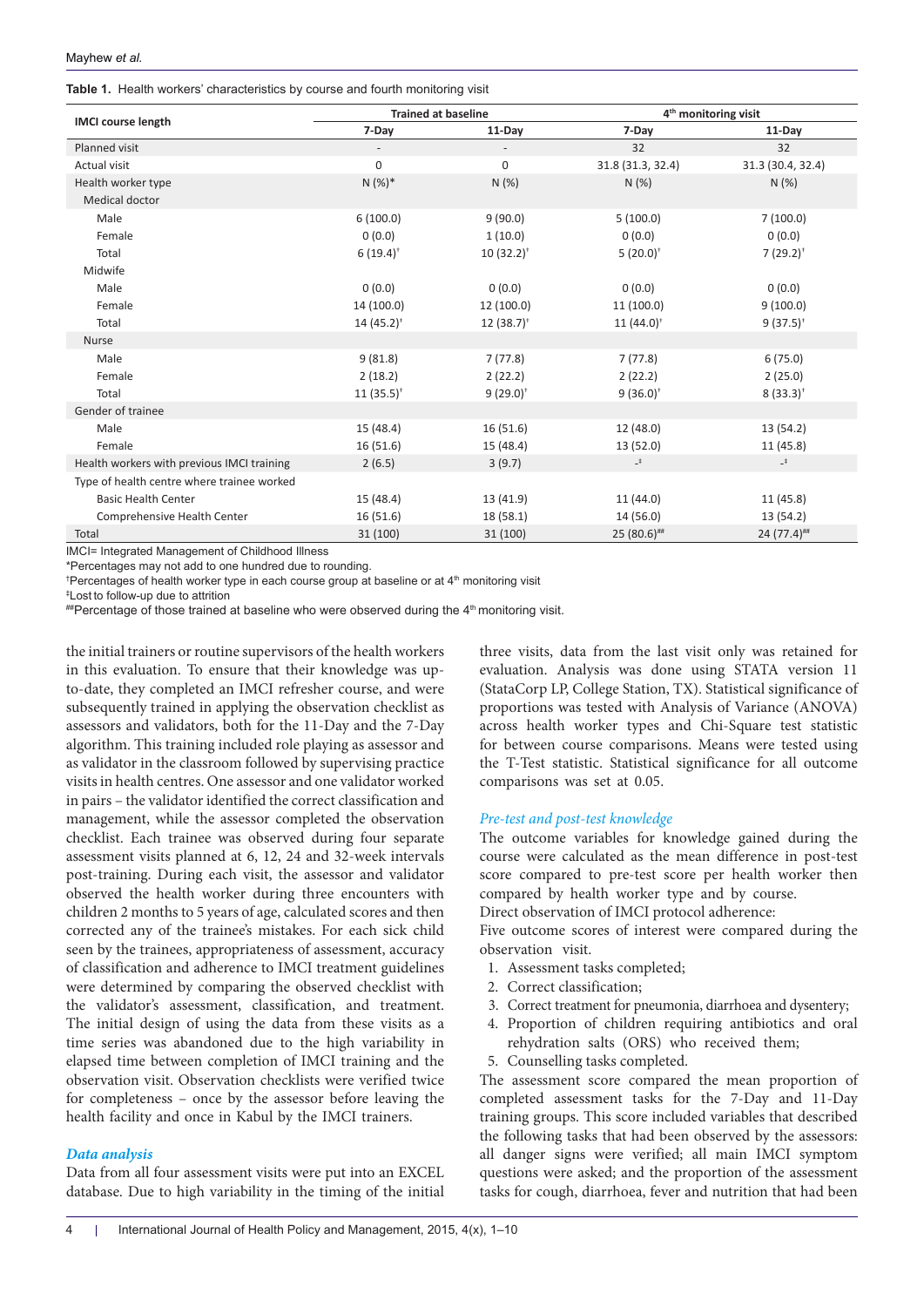completed during the assessment of the child.

The classification score compared the mean proportion of whether, for each child, the classification given by the health worker was in agreement with the classification assigned by the validator.

The treatment score compared the mean proportions of whether the children classified as pneumonia, diarrhoea or dysentery were correctly treated and whether treatments matched the treatment recommended by the validator.

The counselling score compared the mean proportion of IMCI counselling tasks performed by the health worker including mentioning to the caretaker three reasons to bring the child back to the health centre for follow-up.

Each of the scores for the two course groups were compared using bivariate analysis stratified by observation round and by health worker type. In order to fully explore potential sampling biases, outcome variables were analysed by health facility type and after excluding the five physicians who had previously taken an IMCI course.

# *Cost estimates*

Included in the cost estimates of the trainings were the salaries of the trainers, travel costs for trainees, accommodation and meal costs for the trainees, and the cost of training materials. No training room rental costs were included since all courses were conducted in existing training or health facilities. Since the costs of travel and training materials were similar for the 7-Day and 11-Day course, these were considered identical and omitted from the analysis. Opportunity costs were estimated from the mean daily number of children less than five years of age who visited each primary care facility. These data were acquired from the Health Management Information System (HMIS), the surveillance data system of the MoPH that provided information on numbers, ages and diagnoses of patients visiting each BPHS facility. This measure was used since it is common in health facilities to have higher patient volumes per remaining provider during the absence of the trainee or the complete closure of the health facility in rural areas where there is only one health worker.

# **Results**

More physicians were trained in the 11-Day course (32.2%) than in the 7-Day course (19.4%) and a higher proportion of nurses and midwives were trained in the 7-Day course (80.6%) than in the 11-Day course (67.8%). Gender distribution across trainee groups was similar: 51.6% female in the 7-Day course and 48.4% female in the 11-Day course. All physicians included in the groups were male with the exception of one female physician in the 11-Day group. Nurses were more commonly male than female: 81.8% in the 7-Day group and 77.8% in the 11-Day group. All midwives were female. Similar proportions of health workers in Basic Health Centres (BHCs), the most remote type of health centre, occurred in each group. Three physicians had previously been trained in the 11-Day course and two had been previously trained in the 7-Day group. Health worker turn-over was high in both groups. By the fourth round, seven health workers from the 11-Day trainee group and six health workers from the 7-Day trainee group had resigned. The relative proportion of nurses in the 11-Day group rose from 29.0% to 33.3% over the period of observation. The proportions of health worker types remained the same for the 7-Day group. Table 1 illustrates the numbers and characteristics of trainees in the two courses at the end of the training course and at the conclusion of the fourth observation visit.

# *Pre-test and post-test knowledge*

The simple boxplots demonstrate the distribution in pretest and post-test scores between the two course groups for each health worker category ([Figures 1](#page-4-0) and [2\)](#page-4-1) and for posttest scores in combined health worker categories [\(Figure 3](#page-4-2)).

<span id="page-4-0"></span>

<span id="page-4-1"></span>**Figure 1.** Pre-test score by health worker category and course



<span id="page-4-2"></span>**Figure 2.** Post-test score by health worker category and course



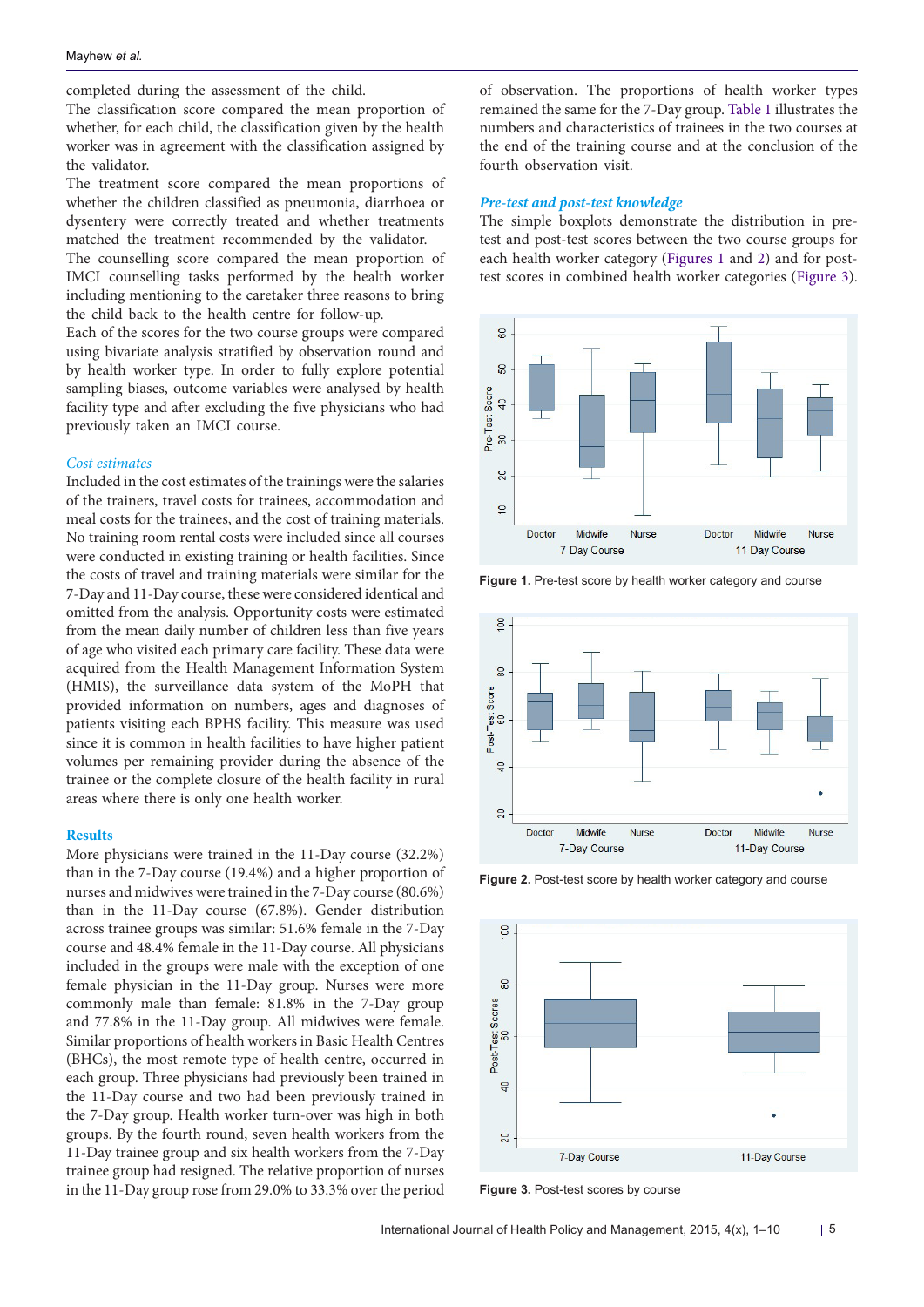The pre-test scores in doctors were skewed as indicated by the median coinciding with the lower quartile value. Post-test score were less distributed than the pre-test scores. In nurses there was one under-performing outlier in the 11-Day course. In both groups midwives had the lowest pre-test scores and demonstrated the largest improvements [\(Figures 1](#page-4-0) and [2\)](#page-4-1). Improvements in test scores were greatest for midwives and doctors from the 7-Day course compared to the 11-Day course but only the score difference for midwives was statistically significant (Table 2).

# *Direct observation Integrated Management of Childhood Illness protocol adherence*

The morbidity and severity of illnesses were compared in children observed by the 7-Day trainees and by the 11-Day trainees in Table 3. Morbidities of the observed children were described by both the number and category of classifications provided by the trainees. No children were classified with a severe illness during the fourth round. The average number of classifications provided by the health workers was similar in the 11-Day (2.1 classifications) compared to the 7-Day group (1.9 classifications). Although similar proportions of observed children were classified with fever, the 11-Day trainees more often classified the child as having malaria than children observed by the 7-Day trainees (71.4% versus 55.3%, *P*<0.01). In the 7-Day group, fever was more commonly linked to other causes, such as otitis media, sore throat, or pneumonia. Classification of cough/URI was more frequent in 11-Day course group (58.0%) than the 7-Day course group (45.6%) but the difference was not statistically significant.

The use of antibiotics was similar in both groups and a high proportion of those classifications requiring antibiotics (pneumonia, dysentery, very severe fever, any complications of measles, mastoiditis, acute otitis media and strep throat) were given antibiotics in both course groups (96.5% in 7-Day group; 93.3% in 11-Day group). Two children treated by the 11-Day course trainees and one child treated by the 7-Day course trainees were not given antibiotics when the classification suggested that the use of antibiotics was correct. The mean number of prescribed medications was similar in the 11-Day (1.7 medications per patient) and in the 7-Day trainees (1.6 medications per patient). The mean number of prescribed drugs per classification was the same in both course groups (0.9 drugs per classification).

Both groups demonstrated appropriate use of anti-malarial medications when the classification was given (100.0%). Both groups used zinc and ORS appropriately (95.5% for the 7-Day course and 100.0% for the 11-Day course) although two children in the 7-Day course group did not receive ORS and zinc when the classification should have been treated with

these drugs. In accordance with IMCI guidelines, neither group used anti-motility medications.

The two groups performed similarly in all four summary implementation scores for assessment, classification, treatment and counselling (Table 4). The average amount of time taken per interview was 2.7 minutes longer in the 7-Day group than in the 11-Day group. Small differences in scores were evident when stratified by health worker type specifically for the counselling indicator in which the physicians in the 7-Day course out-performed those in the 11-Day course (93.3% versus 80.4%), while midwives and nurses in the 7-Day course performed the same as in the 11- Day course (78.2% versus 79.8%). Neither of these differences was statistically significant. This remained true when the data was analysed by gender (data not shown).

Additional analyses of the summary scores included: 1) observations of health workers who had never taken an IMCI course; 2) observations in which health workers gave only three or fewer classifications; and 3) summary variables stratified by assessor. None of these analyses resulted in significantly different summary scores.

#### *Costs*

The costs of the trainers' time and the participants' accommodation and meals were 625.00 US dollars for each 7-Day course and 973.00 US dollars for each 11-Day course. An estimate of opportunity costs for each course was based on a mean of 14.40 children younger than five years of age that were received each day in primary care facilities. For each trainee in the 11-Day IMCI training course, roughly 158 children less than five years of age would not have received care or may have received less than adequate care during the absence of the usual health worker who provided care for children if another health worker were available. For the 7-Day course the comparable number was 100. Since, on average, each IMCI training course consists of 20 participants from 20 different health facilities, 2,016 children would have received less than adequate attention during one 7-Day course and 3,160 sick children potentially would not have been seen or treated during one 11-Day course.

### **Discussion**

This evaluation demonstrated that health workers trained in the 7-Day course performed equally well as those trained in the 11-Day course in terms of mean knowledge scores immediately after training and in assessment, classification, treatment and counselling during assessment visits 32 to 34 weeks after training and three assessment visits by seasoned supervisors. This study contributes some evidence that was identified as lacking by Rowe *et al*. who concluded that

**Table 2.** Difference in pre- and post-test scores by health worker and course

|                    |    | 7-Day course                                      |    | 11-Day course                                     |          |  |
|--------------------|----|---------------------------------------------------|----|---------------------------------------------------|----------|--|
|                    |    | Knowledge score post-test compared<br>to pre-test |    | Knowledge score post-test compared<br>to pre-test | P-value* |  |
| Health worker type | N  | N (95% CI)                                        |    | N (95% CI)                                        |          |  |
| Medical doctor     |    | 24.6 (9.9, 39.3)                                  | 10 | 21.0 (9.8, 32.2)                                  | 0.66     |  |
| <b>Midwives</b>    | 14 | 36.2 (30.3, 42.2)                                 | 12 | 26.1 (18.5, 33.7)                                 | 0.03     |  |
| <b>Nurse</b>       | 11 | 21.8 (13.6, 30.0)                                 | 9  | $20.2$ (9.8, 30.7)                                | 0.79     |  |
| Total              | 30 | 29.0 (24.2, 33.8)                                 | 31 | 22.7 (17.8, 27.7)                                 | 0.07     |  |

\*Analysis of Variance (ANOVA); statistical significance= 0.05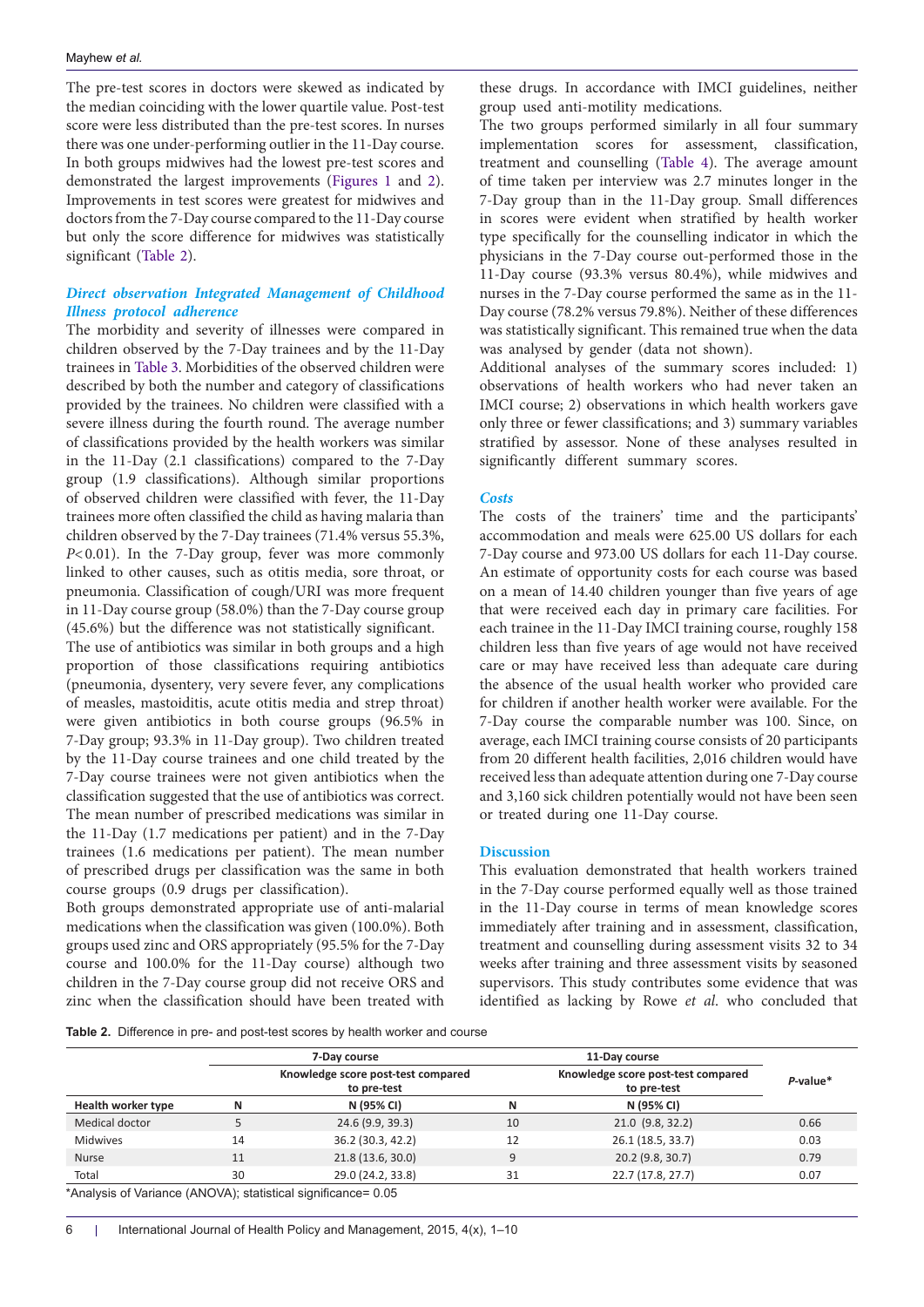### **Table 3.** Monitoring Visits: classification and treatment of sick children by IMCI course

| Classification                                    | Observations <sup>a</sup><br>7-Day course | 11-Day course      | P-value* |  |
|---------------------------------------------------|-------------------------------------------|--------------------|----------|--|
|                                                   | N (95% CI)                                | N (95% CI)         |          |  |
| Number                                            | 75                                        | 72                 |          |  |
| Mean No. classifications per child                | 1.9(1.6, 2.1)                             | 2.1(1.8, 2.3)      | 0.22     |  |
|                                                   | N(%)                                      | N (%)              |          |  |
| Severe classification <sup>1</sup>                | 0                                         | $\mathbf 0$        | $\omega$ |  |
| Acute respiratory Infection                       | 46 (61.3)                                 | 50 (69.4)          | 0.30     |  |
| Pneumonia                                         | 10(21.7)                                  | 14 (28.0)          | 0.48     |  |
| Acute otitis media (AOM)                          | 19 (41.3)                                 | 18 (36.0)          | 0.59     |  |
| Pharyngitis                                       | 2(4.3)                                    | 2(4.0)             | 0.93     |  |
| Cough/URI                                         | 21(45.6)                                  | 29 (58.0)          | 0.11     |  |
| Diarrhoea                                         | 44 (58.6)                                 | 36 (50.0)          | 0.17     |  |
| Diarrhoea + dehydration                           | 10(22.7)                                  | 4(11.1)            | 0.17     |  |
| Simple diarrhoea                                  | 31 (70.4)                                 | 31 (86.1)          | 0.09     |  |
| Dysentery                                         | 4(9.1)                                    | 3(8.3)             | 0.91     |  |
| Persistent diarrhoea                              | 3(6.8)                                    | $\mathsf 0$        | $\omega$ |  |
| Fever                                             | 47 (62.7)                                 | 49 (68.1)          | 0.51     |  |
| Measles (complicated or not)                      | $\boldsymbol{0}$                          | $\mathbf 0$        |          |  |
| Malaria                                           | 26(55.3)                                  | 35(71.4)           | < 0.01   |  |
| Other illness                                     | 21 (44.6)                                 | 13 (26.5)          | 0.09     |  |
| Malnutrition (all)                                | 3(5.3)                                    | 2(2.7)             | 0.68     |  |
| Very low weight                                   | 3(100.0)                                  | 2(100.0)           |          |  |
| Severe malnutrition                               | $\boldsymbol{0}$                          | $\mathbf 0$        |          |  |
| Anaemia (all)                                     | $\boldsymbol{0}$                          | 1(1.4)             | 0.31     |  |
| Anaemia                                           | 0                                         | 1(100.0)           |          |  |
| Severe anaemia                                    | 0                                         | $\boldsymbol{0}$   |          |  |
| None                                              | $\mathbf{0}$                              | $\mathbf{0}$       |          |  |
| Treatment                                         | Mean (95% CI)                             | Mean (95% CI)      |          |  |
| No. drugs per child (95% CI)                      | 1.6(1.3, 1.8)                             | 1.7(1.5, 2.0)      | 0.33     |  |
| No. drugs per classification per child            | 0.9(0.7, 1.0)                             | 0.9(0.8, 1.0)      | 0.92     |  |
|                                                   | N(%)                                      | N(%)               |          |  |
| Classification requiring antibiotics <sup>b</sup> | 29 (38.6)                                 | 30(41.2)           | 0.72     |  |
| Given antibiotic                                  | 28 (96.5)                                 | 28 (93.3)          | 0.51     |  |
| No antibiotic given                               | 1(3.4)                                    | 2(6.7)             | 0.50     |  |
| Classification of diarrhoea <sup>c</sup>          | 44 (58.7)                                 | 36(50.0)           | 0.29     |  |
| Given ORS and zinc                                | 42 (95.5)                                 | 36 (100.0)         | 0.22     |  |
| Not given ORS and zinc                            | 2(4.5)                                    | 0                  |          |  |
| Given anti-motility drug                          | 0                                         | $\boldsymbol{0}$   |          |  |
| Classification requiring ORS or antibiotic        | 59 (78.7)                                 | 53 (73.6)          | 0.09     |  |
| Given appropriate ORS or antibiotic               | 58 (98.3)                                 | 52 (98.1)          |          |  |
| Not giving appropriate ORS or antibiotic          | 1(1.7)                                    | 1(1.9)             |          |  |
| Classified as malaria <sup>d</sup>                | 26 (34.7)                                 | 35(48.6)           | 0.32     |  |
| Given anti-malarial                               | 26 (100.0)                                | 35 (100.0)         |          |  |
| Not given anti-malarial                           | 0                                         | 0                  |          |  |
| Summary scores                                    | % (95% CI)                                | % (95% CI)         |          |  |
| Assessment score                                  | 92.6 (90.8, 94.5)                         | 93.6 (91.4, 95.8)  | 0.51     |  |
| Classification score                              | 94.7 (89.5, 99.9)                         | 95.6 (91.1, 100.0) | 0.72     |  |
| Treatment score                                   | 94.7 (89.8, 99.5)                         | 97.2 (94.5, 99.9)  | 0.39     |  |
| Counselling score                                 | 81.2 (76.4, 86.1)                         | 80.0 (75.1, 84.9)  | 0.68     |  |
| Duration score                                    | 25.8 (24.1, 27.4)                         | 23.1 (21.4, 24.8)  | 0.03     |  |

IMCI= Integrated Management of Childhood Illness; ORS= oral rehydration salts.

1 Severe classification includes all cases that require immediate referral: very severe disease, severe pneumonia, diarrhea with severe dehydration, very severe febrile disease, severe complicated measles, severe malnutrition and mastoiditis. These classifications are included in the broad categories of ARI, diarrhea, fever, malnutrition but are not included in the specific categories under each of these headings.

 $^{\circ}$ More than one classification per child resulted in sums of proportions adding to more than 100%

b According to algorithms in IMCI chart booklet: pneumonia, dysentery, very severe fever, any complications of measles, mastoiditis, acute otitis media, strep throat

c Diarrhoea with or without dehydration, dysentery, persistent diarrhoea of any severity

d Malaria or very severe febrile disease

\*Chi-Square statistic; statistical significance= 0.05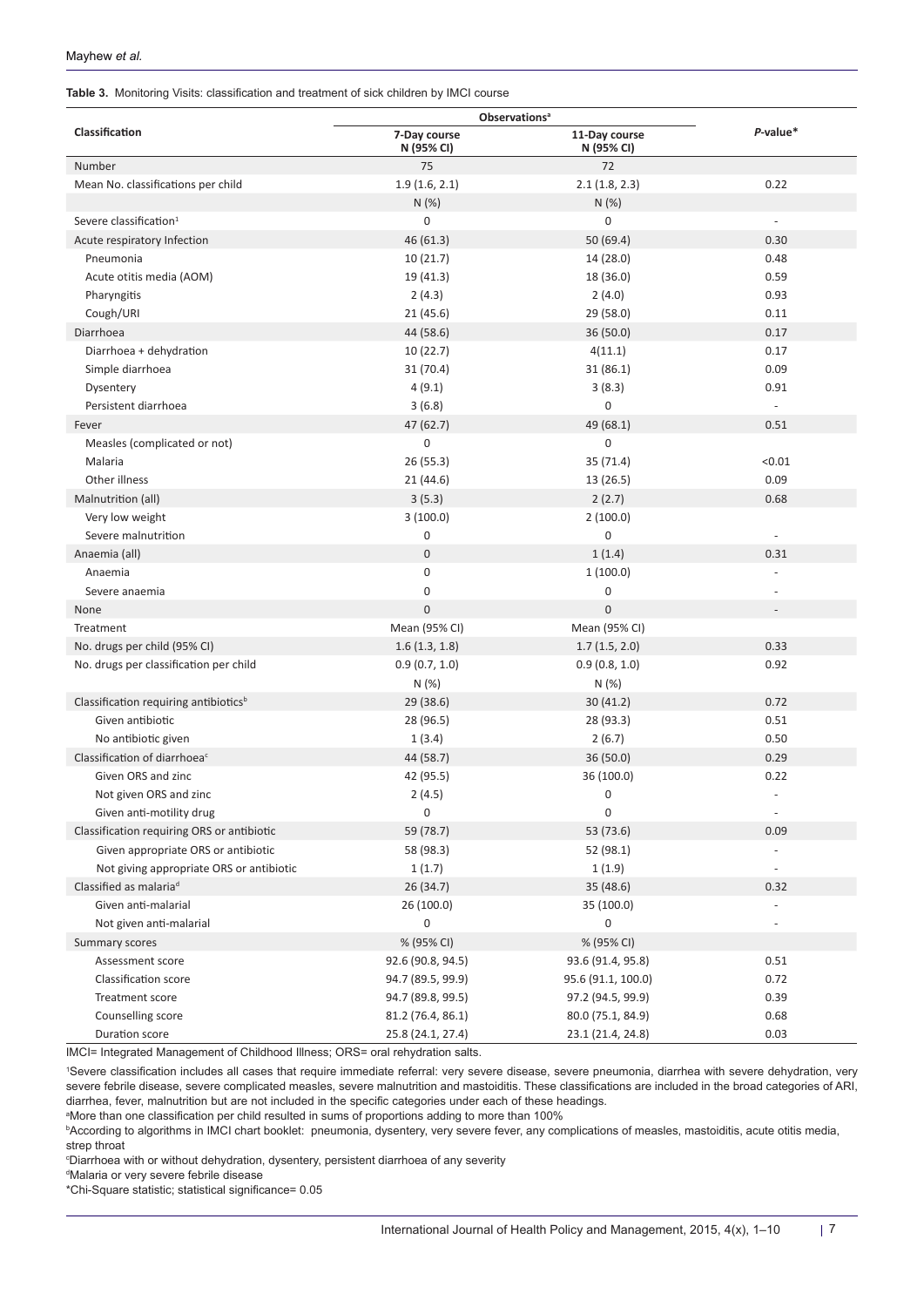**Table 4.** Summary scores at fourth monitoring visit by health worker

| <b>Summary Indicators</b><br>at 4 <sup>th</sup> Monitoring | <b>MD</b> |        |               |    |         |               | MW or nurse |        |               |    |         |               |
|------------------------------------------------------------|-----------|--------|---------------|----|---------|---------------|-------------|--------|---------------|----|---------|---------------|
| Visit                                                      | N         | 7 davs | 95% CI        | N  | 11 davs | 95% CI        | N           | 7 days | 95% CI        | N  | 11 davs | 95% CI        |
| Assessment Score                                           | 15        | 92.0%  | (86.6, 97.4)  | 21 | 93.4%   | (89.9, 97.0)  | 57          | 92.7%  | (90.8, 94.8)  | 50 | 93.7%   | (90.9, 96.4)  |
| <b>Classification Score</b>                                | 15        | 93.3%  | (79.0. 107.6) | 21 | 90.5%   | (76.7, 104.1) | 60          | 95.0%  | (89.3, 100.6) | 51 | 98.0%   | (94.1, 101.9) |
| <b>Treatment Score</b>                                     | 15        | 96.6%  | (89.5, 103.8) | 21 | 95.2%   | (88.4, 102.1) | 60          | 94.2%  | (88.3, 100.0) | 51 | 98.0%   | (95.3, 100.7) |
| <b>Counselling Advice</b><br>Score                         | 15        | 93.3%  | (88.2, 98.4)  | 21 | 80.4%   | (72.3, 88.6)  | 59          | 78.2%  | (72.4, 83.9)  | 50 | 79.8%   | (73.6, 86.0)  |
| Average duration of<br>observation                         | 15        | 22.3   | (18.3, 26.2)  | 21 | 23.1    | (20.5, 25.7)  | 60          | 26.7   | (24.8, 28.5)  | 51 | 23.1    | (20.9, 25.3)  |

there were too few studies with first tier study designs to make any conclusion about effectiveness [\(13](#page-9-13)). However, in contrast to Rowe *et al*.'s conclusion in their systematic review, that the 11-Day IMCI course was slightly more effective than shorter IMCI training courses, our evaluation suggests that trainees perform similarly in both courses. In Rowe *et al*.'s review, however, the three studies that directly compared post-training performance between short and standard IMCI courses also concluded that there was no significance difference in post-training performance between groups (8,[16\)](#page-9-15).

Our second finding – physicians trained in the 7-Day course did slightly better than physicians trained in the 11-Day course in providing three reasons to return to the health centre and in counselling about breastfeeding, increased liquid intake and the importance of follow-up – is remarkable because, poor counselling has been identified as typical of physicians ([21\)](#page-9-22). We highlight, however, that the statistical power in this study was insufficient to demonstrate a difference and that pursuing this line of inquiry requires a larger study.

The findings of this study indicate that nurses and midwives performed as well as physicians in assessment, classification and treatment, when trained in a 7-Day course as long as three assessment visits were conducted. This is important since the initial IMCI effort in Afghanistan, was focused almost exclusively on training physicians. Our study confirms the findings of Huicho *et al*. that *"IMCI training is associated with much the same quality of child care across different health worker categories, irrespective of the duration and level of preservice training*" [\(22\)](#page-9-23). Their further conclusion that "*Strategies for scaling up IMCI and other child-survival interventions might rely on health workers with shorter duration of pre-service training being deployed to underserved areas*" was similar to the perspective of MoPH after 2008 to expand IMCI training to nurses and midwives in an attempt to increase availability of trained health workers in areas where nurses or midwives were the highest level of trained health worker. The fact that non-physicians performed less well in the counselling score is surprising in light of the literature and additional research would be necessary to elucidate this further [\(21](#page-9-22)). Previous studies in Afghanistan have also identified that female health workers performed better in counselling and providing quality care to children, findings not substantiated by this evaluation [\(10,](#page-9-18)[19\)](#page-9-19).

In this evaluation, two physicians in the 7-Day group and three physicians in the 11-Day group had previously completed an 11-Day IMCI course, yet when these five doctors were excluded from outcome variable calculations, minimal

differences in test scores and in summary variable scores were demonstrated. Although this number was small, the observation could stimulate the question of how many other health workers in Afghanistan retain knowledge and practice from previous 11-Day trainings. This finding is in line with that of the IMCI Working Group in 2007 which revealed low IMCI implementation amongst previously trained health workers (almost exclusively doctors) but it differs from larger cross-sectional studies that have demonstrated some benefit of previous IMCI training on quality of care [\(9](#page-9-10)[,10](#page-9-18)[,17\)](#page-9-16).

The 7-Day trainees classified fever as malaria less often than the 11-Day trainees (47% versus 71%), an observation that could have resulted from a difference in malaria incidence in the region during the two month period of the evaluation or due to the fact that the 7-Day course algorithm for fever was stratified into high incidence and low incidence areas. The low-incidence algorithm was set up to classify fever more commonly as non-malaria; whereas the high-incidence algorithm was designed to identify malaria more often. Validators were instructed to follow the algorithm provided in the course taken by the trainee. Concordance with the validator was high in both groups. Both groups used antimalarial medications appropriate for the given classification and never missed treating malaria when the classification was given. Were the 7-Day course to be adopted in Afghanistan, the importance of ensuring adequate emphasis of the concepts in the fever module must be stressed to avoid underclassification of malaria.

Several advantages of using the shortened course include: a) the ability to train more health workers in settings like Afghanistan where turnover of trained health workers is common; b) reduced cost of training per health worker in countries that rely on external funding for healthcare, (a 36% cost savings was projected per course given in Afghanistan, findings substantiated in Zambia, Uganda and Kosovo) [\(13](#page-9-13)); and c) the possibility to re-allocate resources to provide supervisory visits, an activity that this evaluation and others suggest can maintain the long-term benefits of shorter IMCI training courses [\(9](#page-9-10)[,10](#page-9-18)[,20\)](#page-9-20). In addition, shortening the course responds directly to requests of NGO health workers who implemented IMCI in rural and remote settings where health workers have expressed difficulties in taking courses that last 11 days. Other potential complementary interventions could focus on retention of trained staff and promoting job satisfaction as well as developing ways to easily share the knowledge with other health workers such as the availability of easy-to-use job aids or electronic sources of information accessible by cell phone that are currently available in the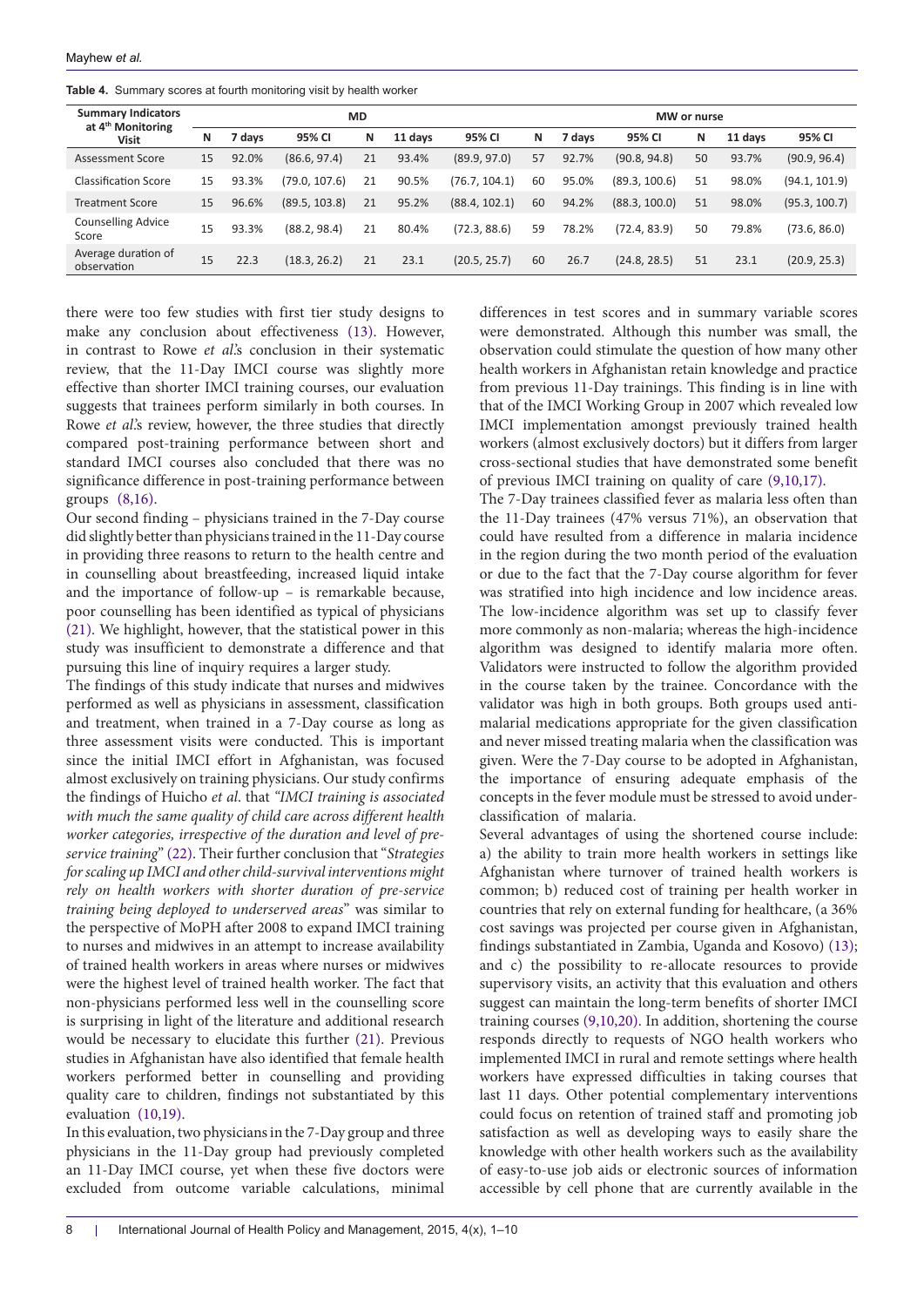Tanzania or other distance learning options [\(23](#page-9-24)[–27\)](#page-9-25).

Similar to other studies, this evaluation suggests that regular supervisory visits, during which detailed feedback is provided to the health worker, may improve the quality of care ([5,](#page-9-8)[9\)](#page-9-10). In this evaluation, 95% of patients were treated according to IMCI guidelines (PTIG), an outcome that compared favourably with the median PTIG of 66% in the 29 studies reviewed by Rowe *et al*. [\(13\)](#page-9-13). The counselling score of 80% compared favourably with the counselling index of 48% identified in the 2008 Balanced Score Card for Afghanistan ([28](#page-9-26)).

The opportunity costs of the 11-Day course compared to the 7-Day course were substantial. Per course given, an estimate of 1,144 more children were likely to receive no care during the average attended 11-Day course compared to the average attended 7-Day course due to the absence of trainees. This "hidden cost of training" was 57% more for the 11-Day IMCI training course, a finding substantiated elsewhere (8).

Several limitations have been identified in this evaluation. The initial design of the study included time series data collection at 6 weeks, 3 months and 6 months after training completion. Protracted trainings and difficulties in travelling to the facilities at the planned times for the first three assessment visits led to a very high variability in time elapsed between initial training and observation visits. Hence a fourth visit was added, 30 to 32 weeks after completion of the training and a minimum of one month following the previous supervisory visit. At that point, the observed health workers from both training courses had received three assessment visits during which their IMCI performance had been assessed, scored and corrected where necessary.

The sample size limited the study's power to detect differences in test scores and in some summary variables when data were stratified by health worker categories. Although our sample composition was typical of the staffing pattern of health workers that required training and was deemed to be adequate for evaluation by MoPH and WHO, it was not randomly selected and therefore, could not be considered statistically representative of all Afghan health workers that required training. Due to resource constraints, our attempt to match the cohorts met limited success. As a result, the 7-Day group had a higher composition of females and non-doctors than the 11-Day group, a selection bias that was expected to have resulted in lower knowledge and performance in the health worker trainees of the 7-Day group. This effect was not observed and both course groups performed similarly.

The use of the validators as a gold standard caused some known biases inherent in this method of validation. Firstly, observation caused health workers to change their usual habits, an effect that was demonstrated by an average consultation time of 25 minutes during this evaluation when in fact, Afghan health workers spend an average of 7 minutes per visit ([21](#page-9-22),[28](#page-9-26)). Thus, this evaluation did not clarify how health workers behaved in the absence of an observer. Secondly, although the assessors and validators were experts in using IMCI, their skills specific to validating and assessing may have changed over time, an effect that would have had minimal impact on the evaluation since it would have been similar for both trainee groups, and was minimized by comparing data from a fourth monitoring visit. Another potential bias was that all validators and assessors were male physicians, and a wide-spread notion in Afghanistan proposed that IMCI was not suitable for nurses and midwives, although the literature shows otherwise ([22](#page-9-23)). The team may have been more critical when observing non-physicians but since the performance in all health workers was relatively high this effect was probably small.

Environmental bias was minimized by using the same instructors for both courses, conducting the courses in the same location at similar times, selecting trainees in similar geographic areas that had similar conditions for disease prevalence and logistical difficulties. Despite these efforts, some selection bias could have influenced our findings.

# **Conclusion**

This evaluation demonstrated that both courses were associated with similar health worker performance at a fourth monitoring visit, 32 weeks after training. In light of this information, the potential financial savings, the reduction in opportunity costs, the possibility of training more health workers, and the ease with which health workers in remote settings might participate in shorter courses, the Afghan MoPH replaced the 11-Day IMCI course with the 7-Day IMCI course for both in-service and pre-service training in July 2011. Further research is necessary to define the optimal frequency of assessment visits subsequent to 32 weeks that would maximize IMCI implementation. Findings from this evaluation could be substantiated in a more in depth study that uses a larger sample size and multi-level analyses to control for the effects of health system factors and other confounders that have previously been associated with health worker performance and were not addressed in this evaluation. A larger sample size would be more likely to include children with severe classifications, a group that was absent in this evaluation.

In the absence of clear guidance on how and when to develop short IMCI courses that uphold quality, this article contributes to global knowledge, illustrating that evidencebased decisions can be made by complementing the existing literature with country-specific evaluations that allow adequate yet contextualized responses to local concerns regarding universal, standardized approaches.

# **Acknowledgements**

The work that was the basis for this article was supported by funding from the U.S. Agency for International Development under the BASICS project, managed by Management Sciences for Health, contract number GHA-I-00-04-00002-00.

#### **Ethical issues**

No ethical issues were identified. The Afghan Ministry of Public Health (MoPH) considered this evaluation part of quality improvements in routine care. The consent of healthcare workers to participate in this evaluation was implied when they registered for courses that included subsequent monitoring visits geared to reinforce knowledge from the course. Aggregate, de-identified data were presented.

#### **Competing interests**

The authors declare that they have no competing interests.

# **Authors' contributions**

MM, PI, HS and SAA contributed to the design, pilot testing and modification of